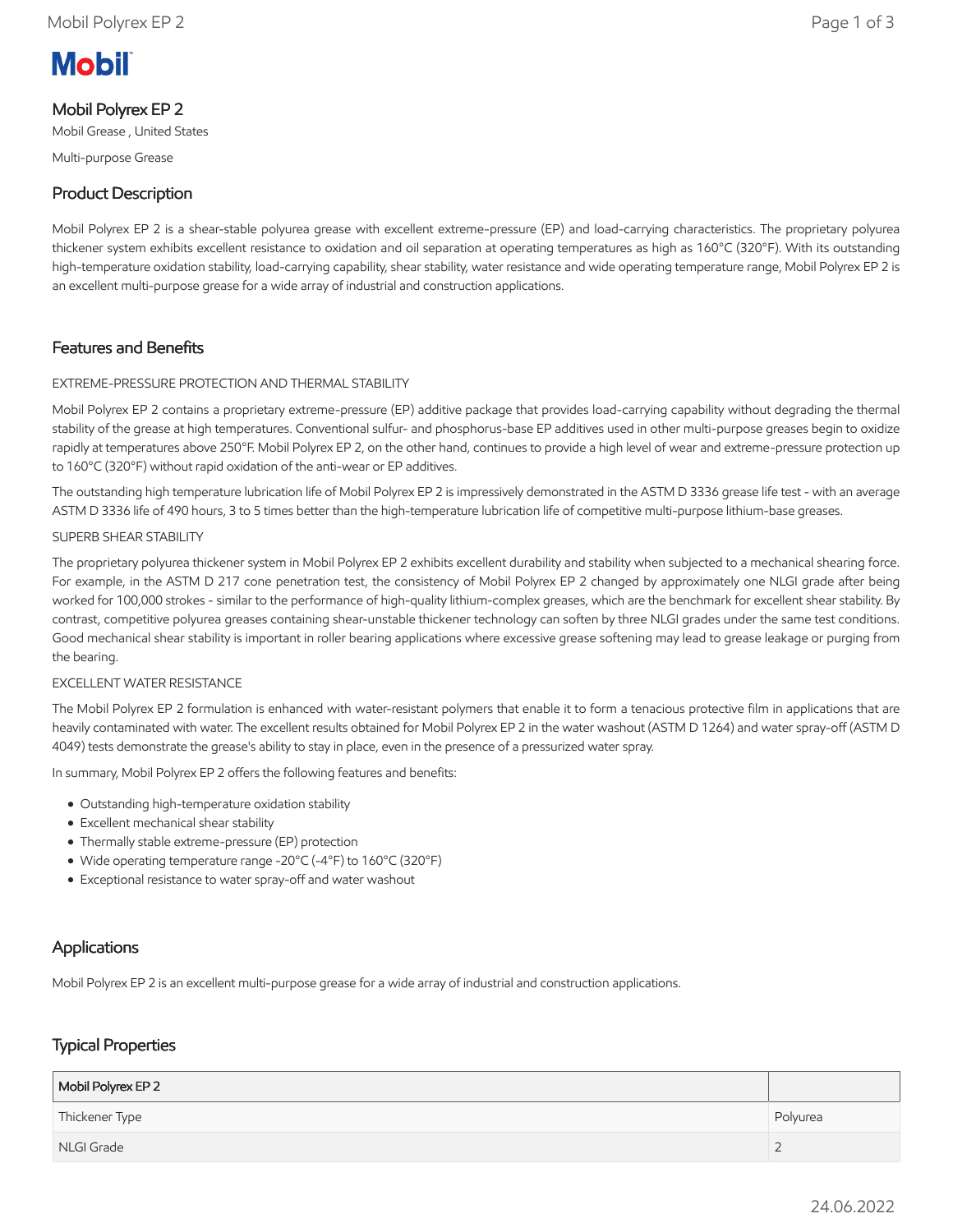Mobil Polyrex EP 2 Page 2 of 3

| Mobil Polyrex EP 2                                                               |           |
|----------------------------------------------------------------------------------|-----------|
| Color                                                                            | Green     |
| Base Oil Viscosity, ASTM D 445                                                   |           |
| cSt @ 40°C                                                                       | 235       |
| cSt@100°C                                                                        | 18.4      |
| Mineral Oil Viscosity Index, ASTM D 2270                                         | 85        |
| Penetration, ASTM D217 worked, 60x, mm/10                                        | 280       |
| Penetration, ASTM D217 worked, 100,000, mm/10                                    | 310       |
| Dropping Point, ASTM D 2265, °C (°F)                                             | 280 (535) |
| High Temperature Grease Life, ASTM D 3336, Hours @ 177°C                         | 490       |
| 4-Ball Weld, ASTM D 2596, kg                                                     | 500       |
| 4-Ball Wear Scar Diameter, @1200 rpm, 40kg, 75°C, 1 Hour, mm                     | 0.4       |
| Timken OK Load, ASTM D 2509, lb                                                  | 45        |
| Low Temperature Torque, ASTM D 4693, -40°C, Nm                                   | 12.2      |
| Low Temperature Torque, ASTM D 1478, Torque @<br>Startup/1 Hour in gcm and -20C° | 1600/180  |
| Oil separation test, ASTM D 1742, %                                              | 0.3       |
| Water Spray-off, ASTM D 4049, %                                                  | 15        |
| Water Washout, ASTM D 1264, @ 79°C, %                                            | 2.7       |
| Rust Protection, ASTM D 1743                                                     | Pass      |

#### Health and Safety

Health and Safety recommendations for this product can be found on the Material Safety Data Sheet (MSDS) @ http://www.msds.exxonmobil.com/psims /psims.aspx

All trademarks used herein are trademarks or registered trademarks of Exxon Mobil Corporation or one of its subsidiaries unless indicated otherwise.

08-2021

#### Exxon Mobil Corporation

22777 Springwoods Village Parkway Spring TX 77389

1-800-ASK MOBIL (275-6624)

Typical Properties are typical of those obtained with normal production tolerance and do not constitute a specification. Variations that do not affect product performance are to be expected during normal manufacture and at different blending locations. The information contained herein is subject to change without notice. All products may not be available locally. For more information, contact your local ExxonMobil contact or visit [www.exxonmobil.com](http://www.exxonmobil.com/)

ExxonMobil is comprised of numerous affiliates and subsidiaries, many with names that include Esso, Mobil, or ExxonMobil. Nothing in this document is intended to override or supersede the corporate separateness of local entities. Responsibility for local action and accountability remains with the local ExxonMobil-affiliate entities.

Energy lives here™

**ExconMobil**